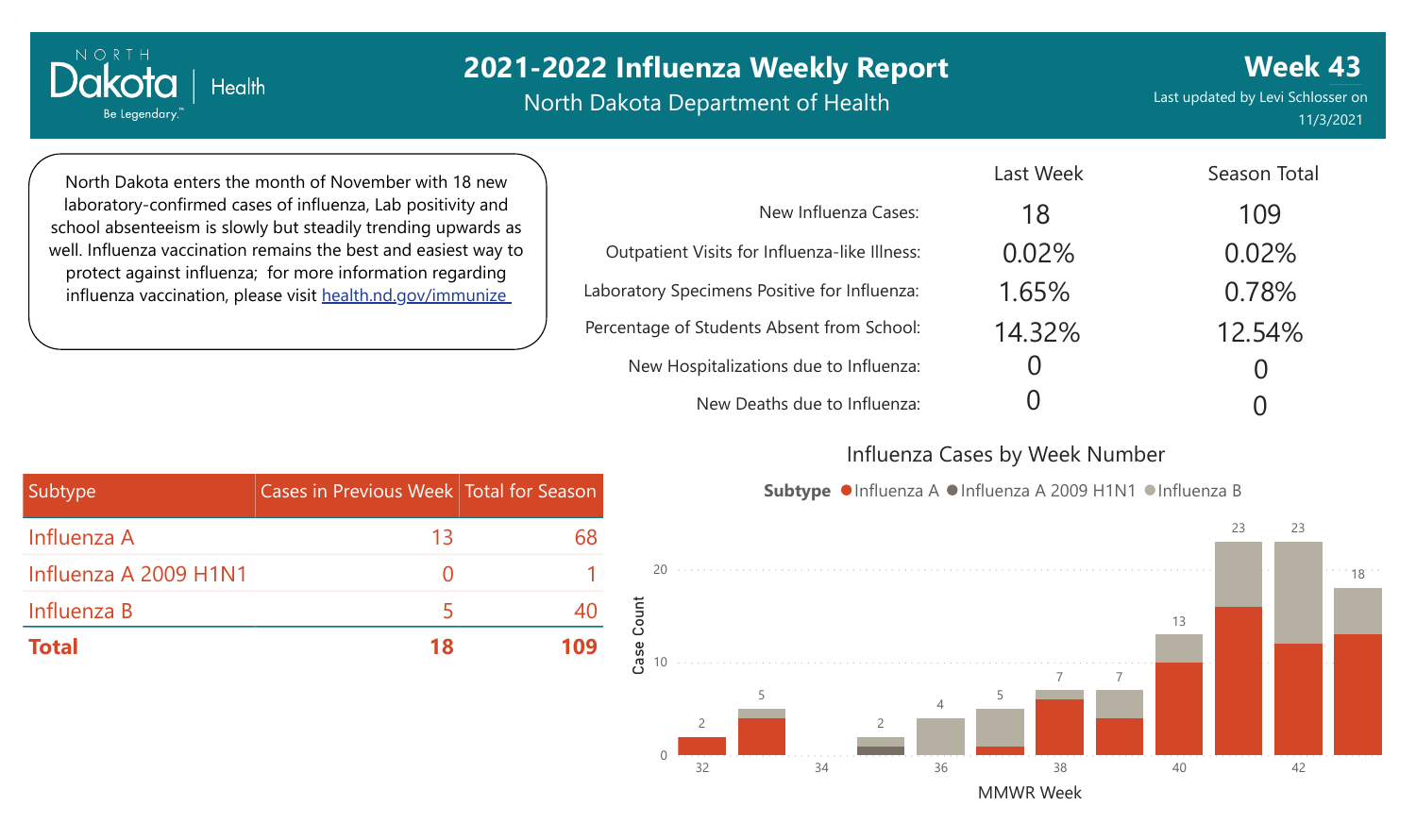

# **2021-2022 Influenza Weekly Report** North Dakota Department of Health

**Week 43** Last updated by Levi Schlosser on 11/3/2021

Laboratory-confirmed influenza is a reportable disease in North Dakota. Influenza "cases" include people that have tested positive for influenza in a healthcare setting. It does not include people with influenza who did not seek healthcare, or were diagnosed without a lab test, which is common. The true number of people in North Dakota is underrepresented, but case data allows us where influenza is circulating and in what populations. It also provides context regarding how the current season compares with previous seasons. Find more information about cases on ndflu.com

Influenza Cases by Gender



### Influenza Cases by Age Group



Total Influenza Cases by County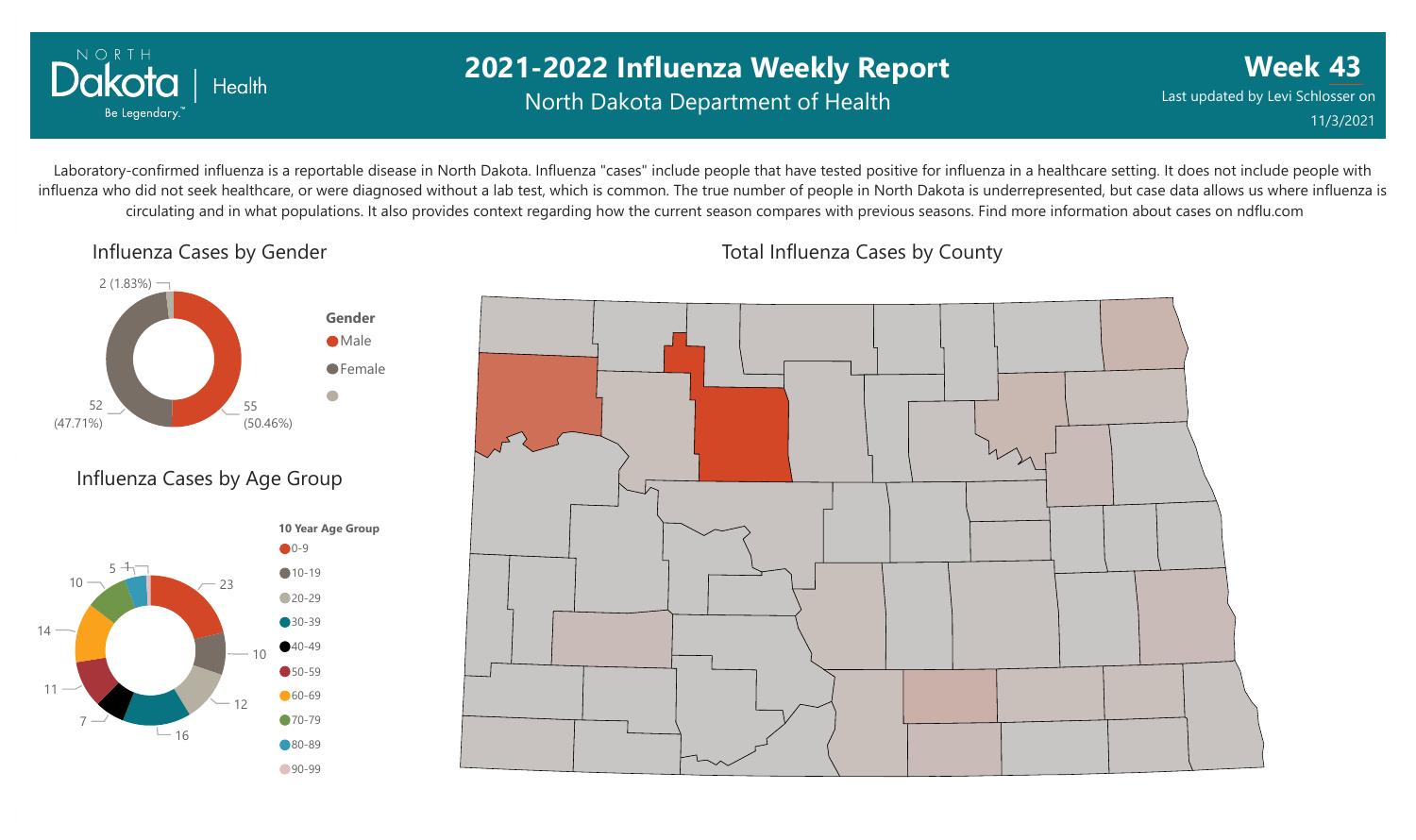

NORTH

**Week 43**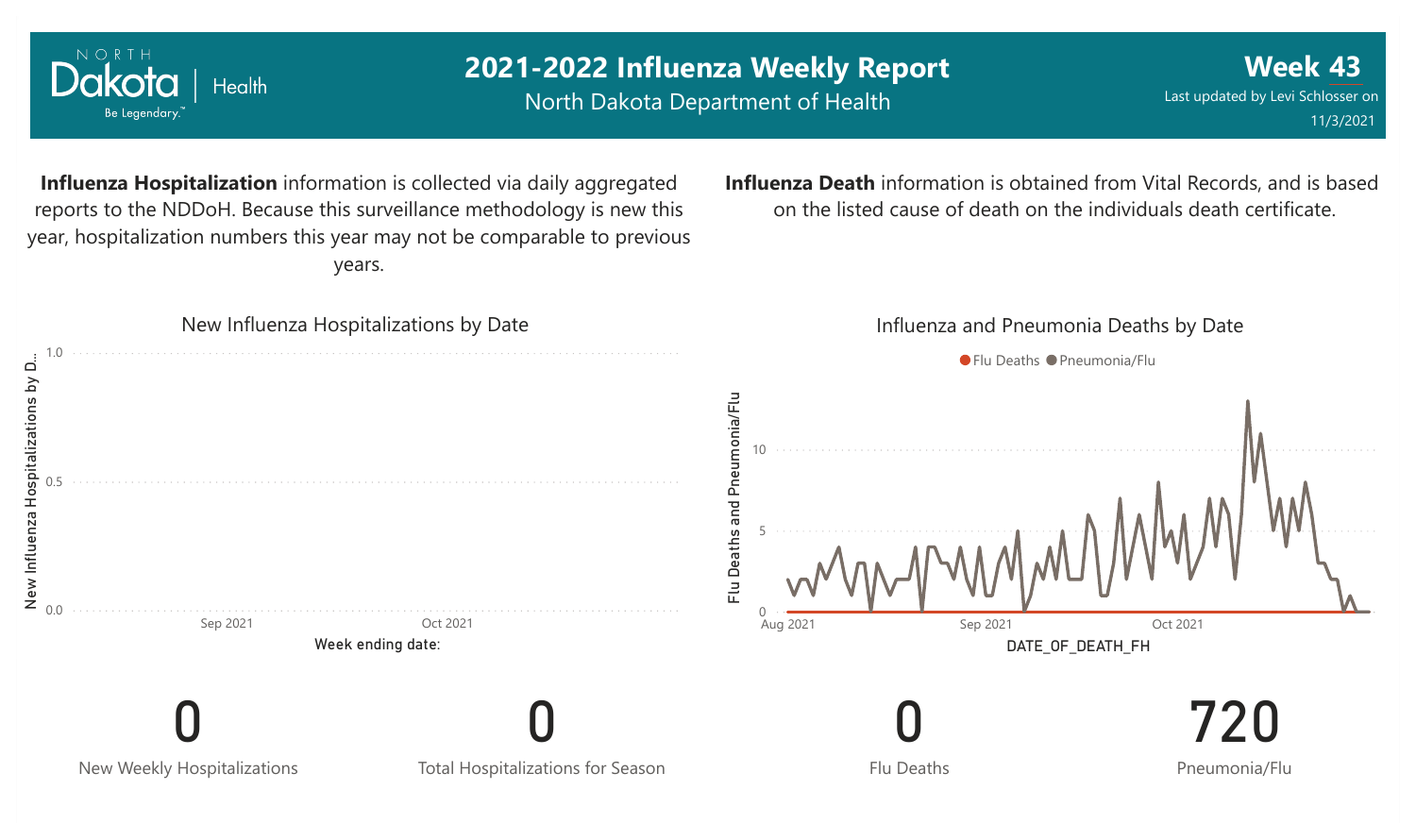

North Dakota Department of Health

Saturday, October 30, 2021

**Week 43** Last updated by Levi Schlosser on 11/3/2021

**Outpatient Influenza-like Illness (ILI)** The NDDoH participates in the national U.S. Outpatient Influenza-like Illness Surveillance Network (ILINet). Data from participating outpatient providers in north Dakota are pooled to create a state-wide estimate for the weekly percent of healthcare visists due to influenza-like illness (ILI). Patients presenting with a fever of 100 degrees or greater AND a cough and/or sore throat are considered to have ILI. For more information [on state and national ILINet data, see FluView](http://fluview%20interactive/) Interactive

**Sentinel Laboratory Data** The NDDoH receives influenza and RSV testing data from participating sentinel laboratories across the state. The total number of positive tests and the total number of tests conducted are reported and used to create a state-wide percent positivity statistic. For influenza, percent positivity of 10% or greater indicates 'season level' influenza activity.



| <b>Week Ending Date:</b><br>▲ | Total # of Patients Seen for Any Reason Percent ILI |       |
|-------------------------------|-----------------------------------------------------|-------|
| Saturday, September 25, 2021  | 2,382                                               | 0.03% |
| Saturday, October 02, 2021    | 3,498                                               | 0.02% |
| Saturday, October 09, 2021    | 4,020                                               | 0.02% |
| Saturday, October 16, 2021    | 3,585                                               | 0.02% |
| Saturday, October 23, 2021    | 3,891                                               | 0.03% |
| Saturday, October 30, 2021    | 3,868                                               | 0.02% |
| <b>Total</b>                  | 21,244                                              | 0.02% |

#### 0% 50% 100% Week ending date: Sep 2021 Oct 2021 Week ending date: Total Number of Specimens Tested Flu Positivity Saturday, September 25, 2021 Saturday, October 02, 2021 Saturday, October 09, 2021 Saturday, October 16, 2021 Saturday, October 23, 2021 695 547 561 666 763 0.43% 0.73% 0.53% 1.20% 1.57%

**Total 3,718 1.02%**

486

1.65%

Flu Positivity by Week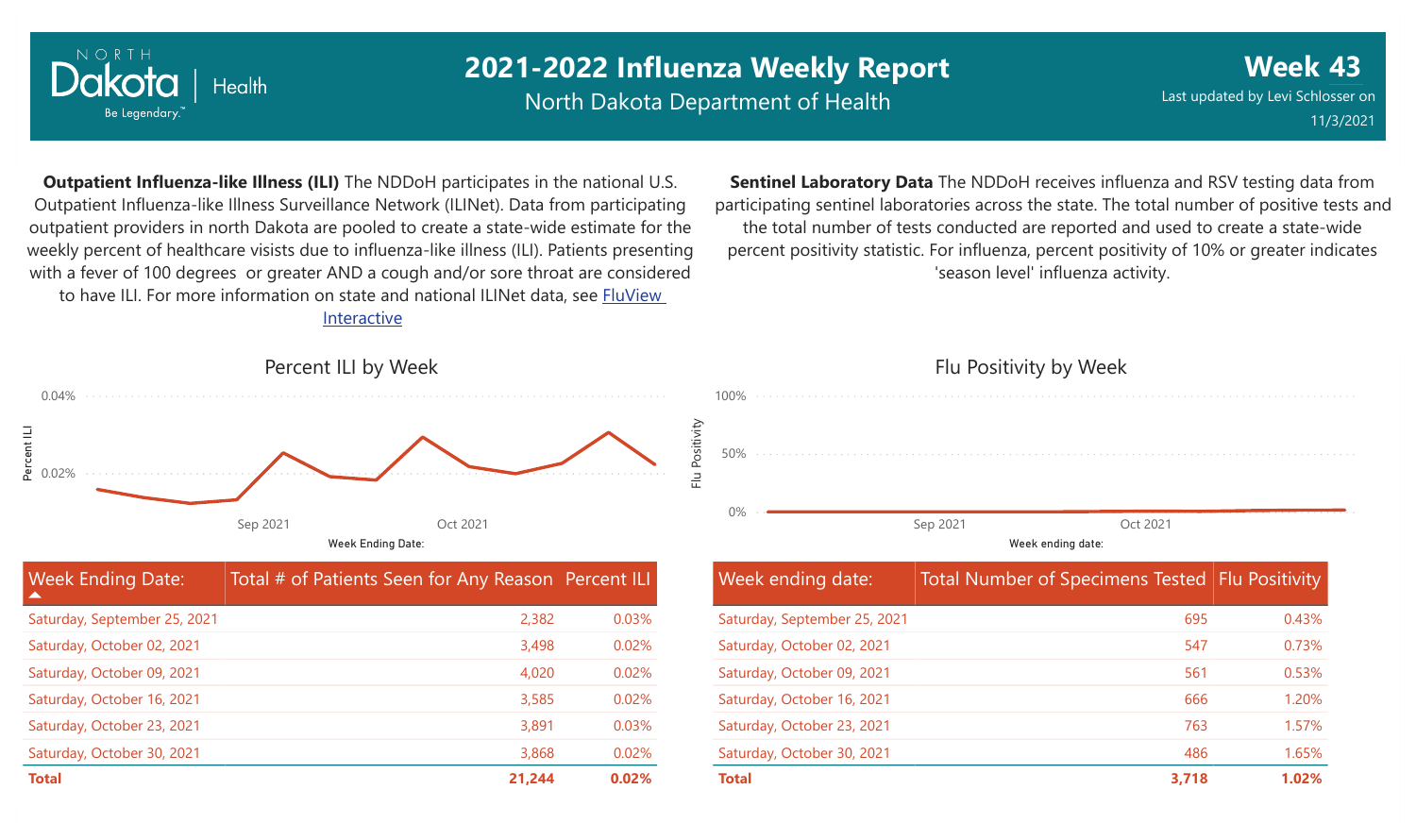

During the influenza season, increases in the **school absenteeism** data cab be used as an early indicator for influenza circulation. The NDDoH received absenteeism data from a majority of schools in the state. Data here include absences for all reasons.



During the influenza season, **influenza outbreaks** are common anywhere people gather, including schools, child care centers, long-term care facilities, and health care facilities. Outbreaks of influenza or influenza-like illness may be reported to the NDDoH. The following outbreaks have been reported this season.

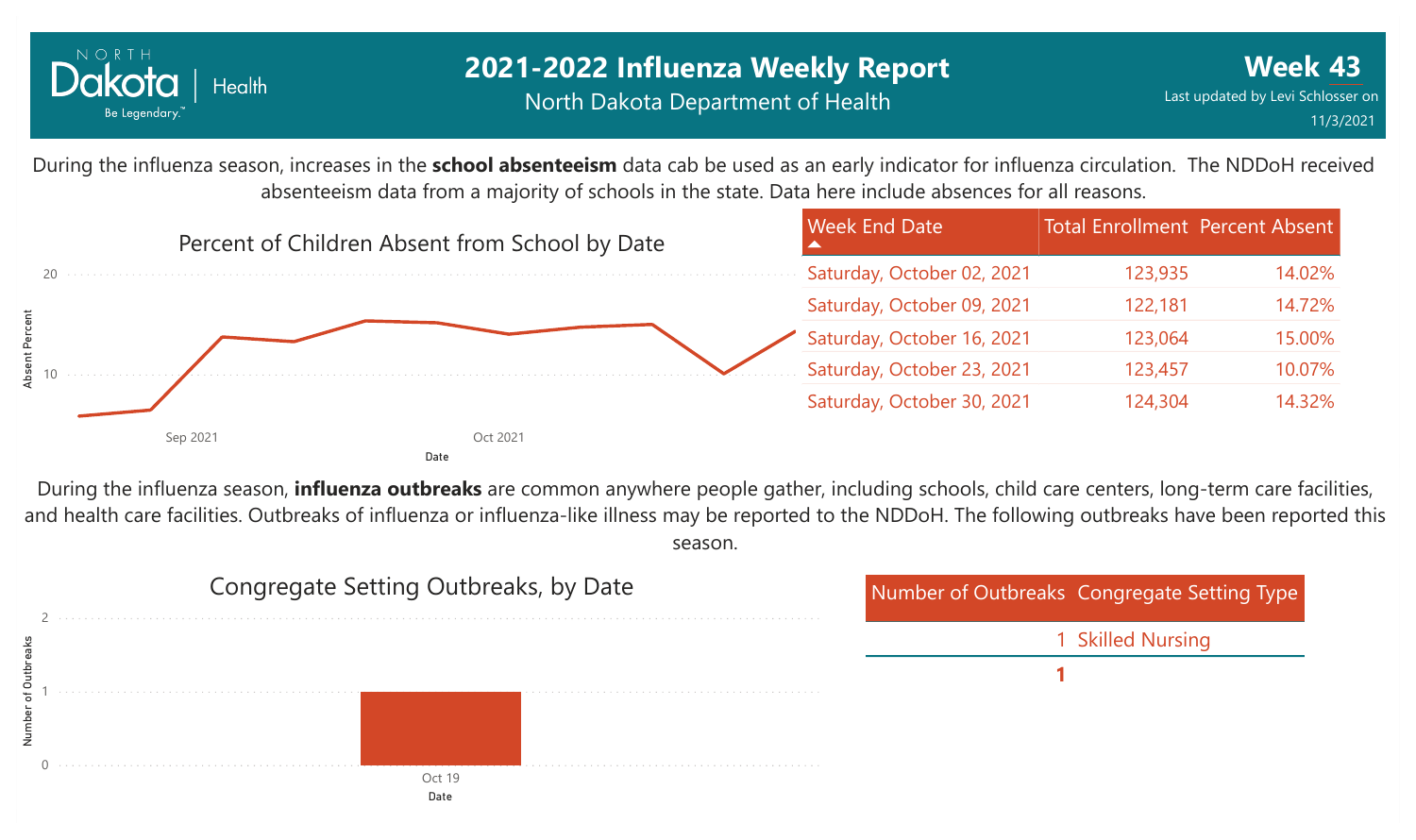

# **2021-2022 Influenza Weekly Report** North Dakota Department of Health

**Week 43** Last updated by Levi Schlosser on 11/3/2021

**Influenza vaccine doses administered** data from the North Dakota Immunization Information System (NDIIS) includes all administered doses of flu vaccine documented in the NDIIS to records with a North Dakota address. Adult immunizations do not have to be reported to the NDIIS so there may be more influenza vaccine doses being administered that are not reported to the NDIIS. Age groups are determined base on age at time of vaccination.

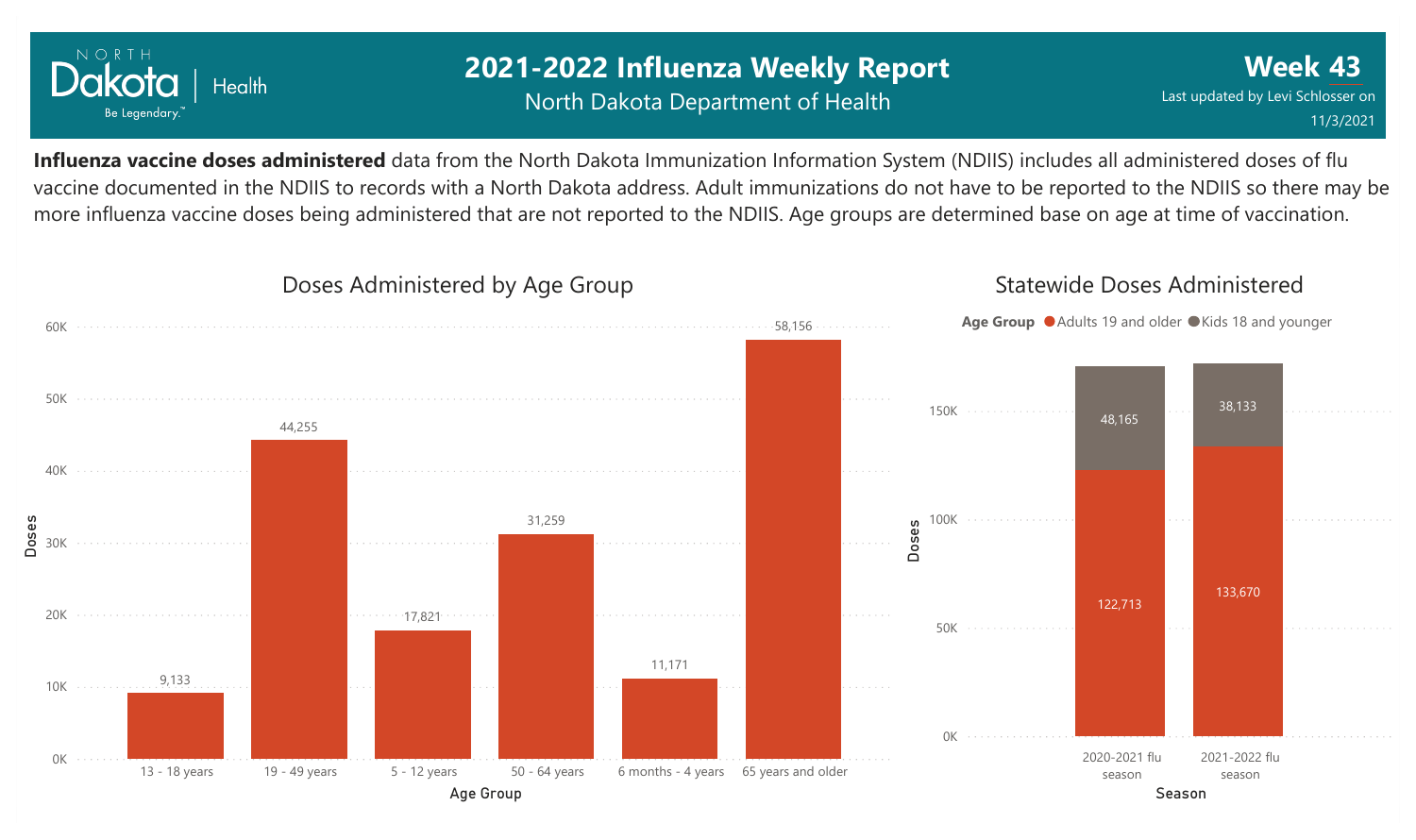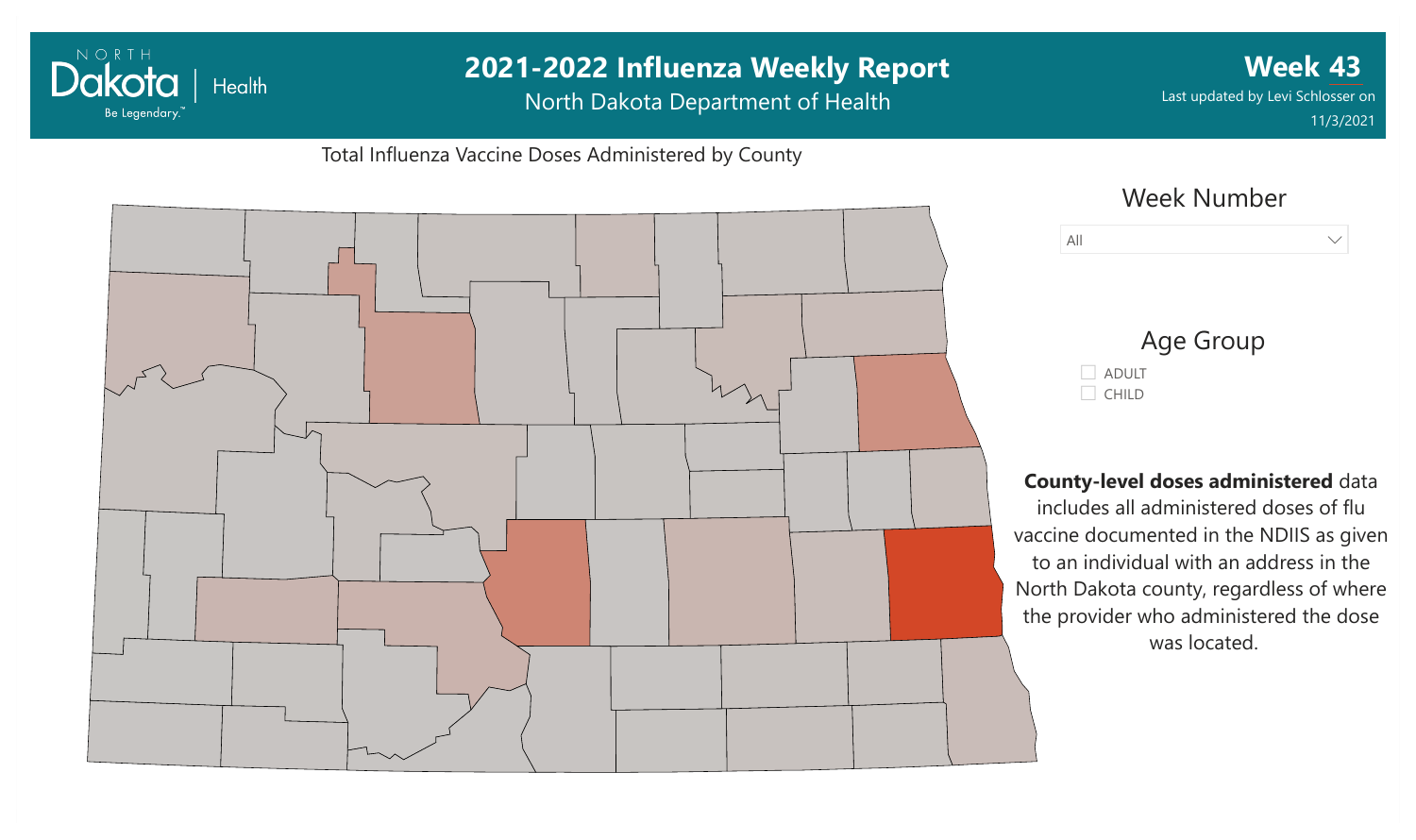North Dakota Department of Health



NORTH

Dakota

Be Legendary.

Health

NDIIS data can also be used to estimate the percent of North Dakotans in each age group that have received at least one dose of influenza vaccine so far this flu season. NDIIS records included in **statewide coverage rates** must have a North Dakota address.

Adult immunizations do not have to be reported to the NDIIS so adult coverage rates may be higher.

### Statewide Flu Coverage for Adults >= 19